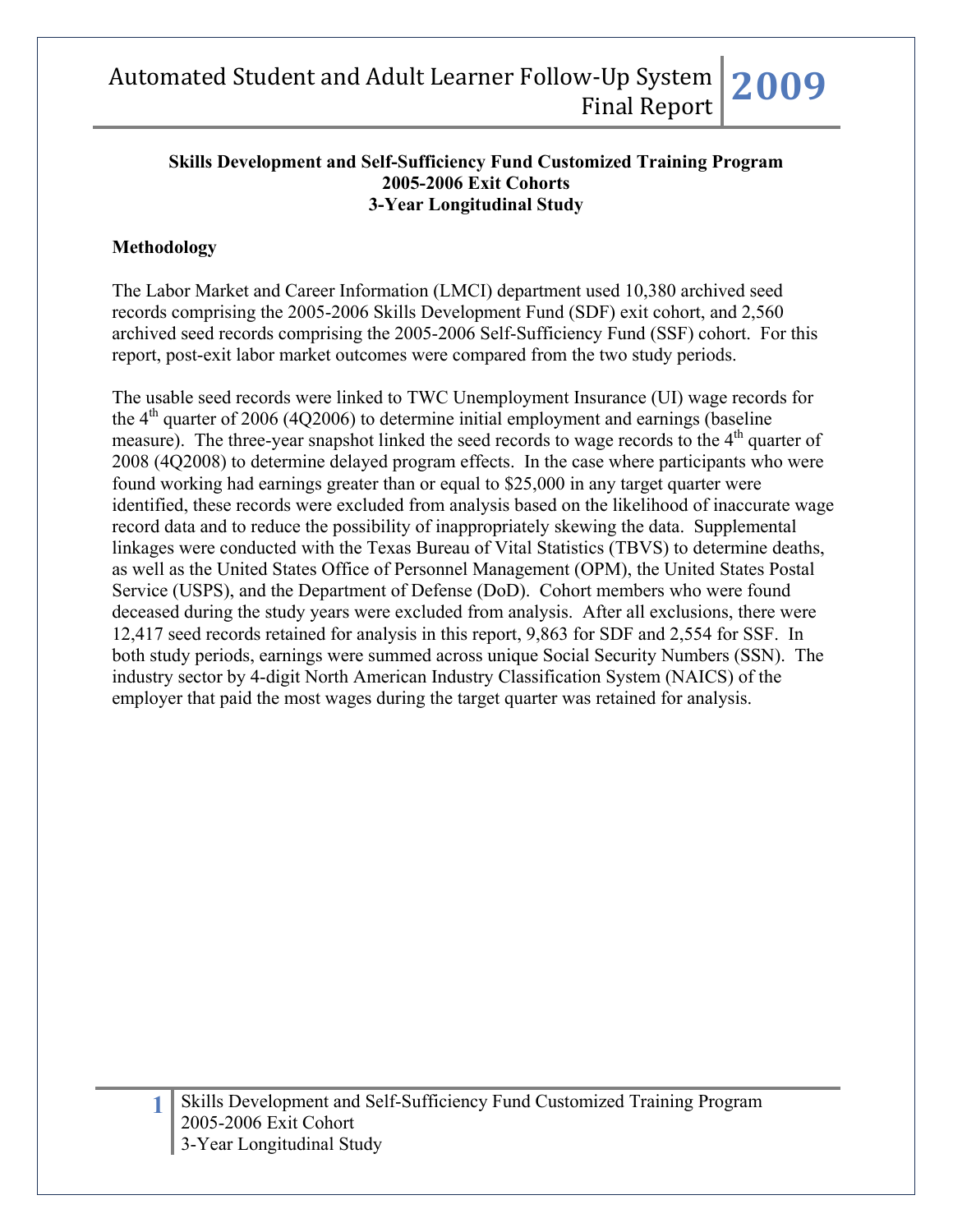#### **Results**

#### **Cohort Analysis**

Cohort analysis looks at the results of the group during the two study periods as two distinct sets of data. In cohort analysis it is possible, even likely, that the same persons identified as working in the baseline study period will not be identical to those found working in the terminal time period. Section B of this report presents data on participants who were identified as working in both study periods.

### **Skills Development Fund**

SDF participants who attended training at Northeast Texas Community College had the highest employment in 4Q2006 at 93.4 percent (Table 1). Austin Community College had the largest number of participants and had 88.7 percent employment in 4Q2006. Overall employment for the cohort in 4Q2006 was 88.7 percent.

|                                             |       | N       | $\%$    |
|---------------------------------------------|-------|---------|---------|
| <b>Training Provider</b>                    | N     | Working | Working |
| Lamar State College - Port Arthur           | 135   | 118     | 87.4    |
| Capital Idea                                | 161   | 138     | 85.7    |
| <b>McLennan Community College</b>           | 317   | 292     | 92.1    |
| <b>Grayson County College</b>               | 335   | 284     | 84.8    |
| <b>Texas Southmost College</b>              | 371   | 331     | 89.2    |
| <b>Tarrant County College</b>               | 386   | 338     | 87.6    |
| North Central Texas College                 | 396   | 343     | 86.6    |
| South Texas College                         | 407   | 350     | 86.0    |
| Northeast Texas Community College           | 503   | 470     | 93.4    |
| Panola College                              | 608   | 527     | 86.7    |
| Texas State Technical College - Waco        | 637   | 512     | 80.4    |
| Vernon College                              | 716   | 645     | 90.1    |
| <b>Collin County Community College Dist</b> | 782   | 705     | 90.2    |
| El Paso Community College District          | 1,057 | 930     | 88.0    |
| <b>Alamo Community College District</b>     | 1,462 | 1,358   | 92.9    |
| <b>Austin Community College</b>             | 1,520 | 1,348   | 88.7    |
| <b>Total</b>                                | 9,793 | 8,689   | 88.7    |

#### **Table 1. SDF Employment and Earnings in 4Q2006 by Training Provider**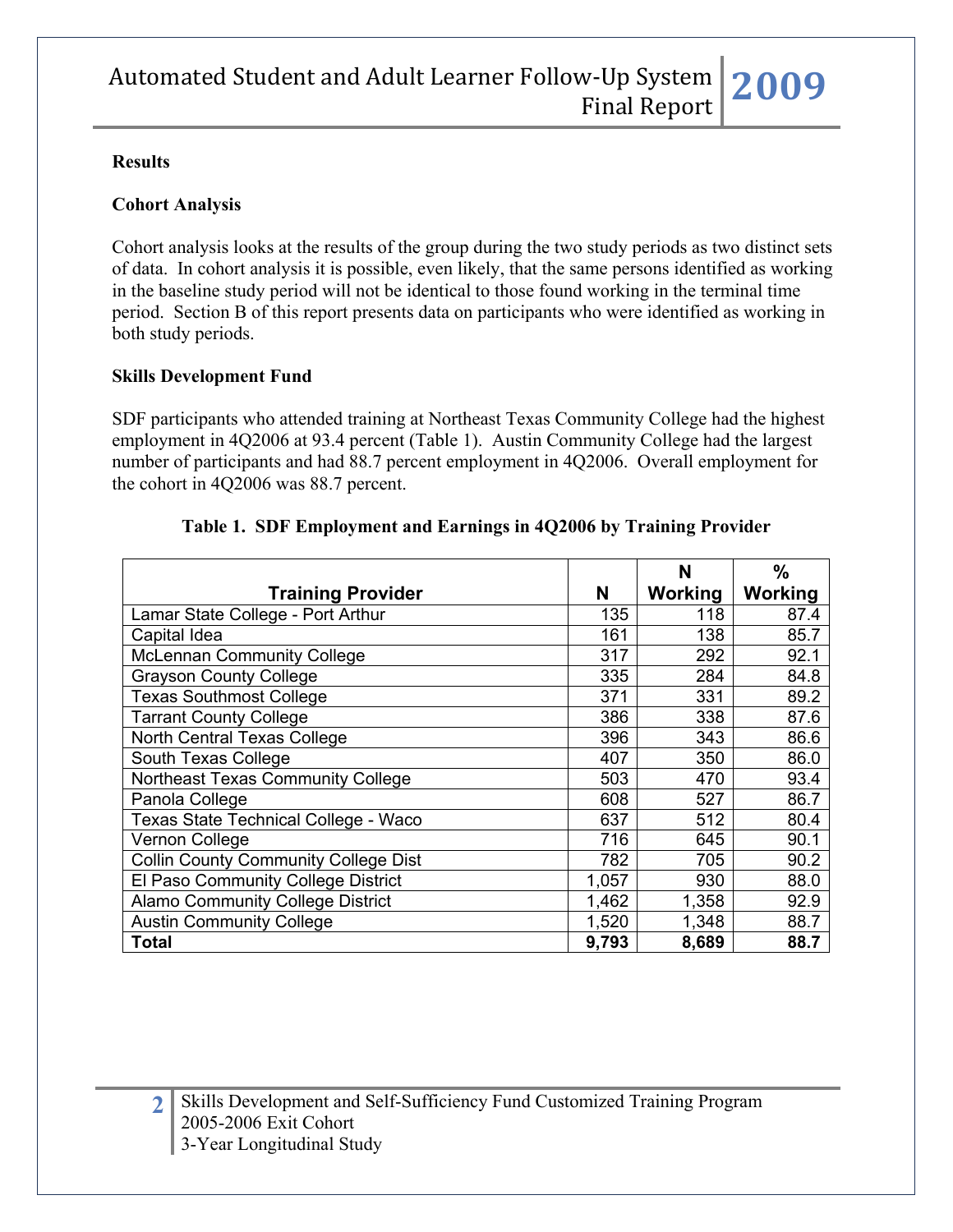Exiters from Lamar State College – Port Arthur had the highest median quarterly earnings in 4Q2006 at \$20,394 (Table 1a). Northeast Texas Community College participants had the second-highest mark with median quarterly earnings of \$16,778. Austin Community College exiters had earnings of \$9,505. Overall median quarterly earnings for the SDF cohort were \$10,917 in 4Q2006.

|                                             |       | N       | <b>Median</b>   |
|---------------------------------------------|-------|---------|-----------------|
| <b>Training Provider</b>                    | N     | Working | <b>Earnings</b> |
| Lamar State College - Port Arthur           | 135   | 118     | \$20,394        |
| Capital Idea                                | 161   | 138     | \$8,266         |
| <b>McLennan Community College</b>           | 317   | 292     | \$13,590        |
| <b>Grayson County College</b>               | 335   | 284     | \$10,926        |
| <b>Texas Southmost College</b>              | 371   | 331     | \$13,699        |
| <b>Tarrant County College</b>               | 386   | 338     | \$14,468        |
| <b>North Central Texas College</b>          | 396   | 343     | \$9,261         |
| South Texas College                         | 407   | 350     | \$9,140         |
| Northeast Texas Community College           | 503   | 470     | \$16,778        |
| Panola College                              | 608   | 527     | \$9,160         |
| Texas State Technical College - Waco        | 637   | 512     | \$10,991        |
| Vernon College                              | 716   | 645     | \$10,167        |
| <b>Collin County Community College Dist</b> | 782   | 705     | \$13,918        |
| El Paso Community College District          | 1,057 | 930     | \$11,138        |
| <b>Alamo Community College District</b>     | 1,462 | 1,358   | \$9,545         |
| <b>Austin Community College</b>             | 1,520 | 1,348   | \$9,505         |
| <b>Total</b>                                | 9,793 | 8,689   | \$10,917        |

# **Table 1a. SDF Earnings in 4Q2006 by Training Provider**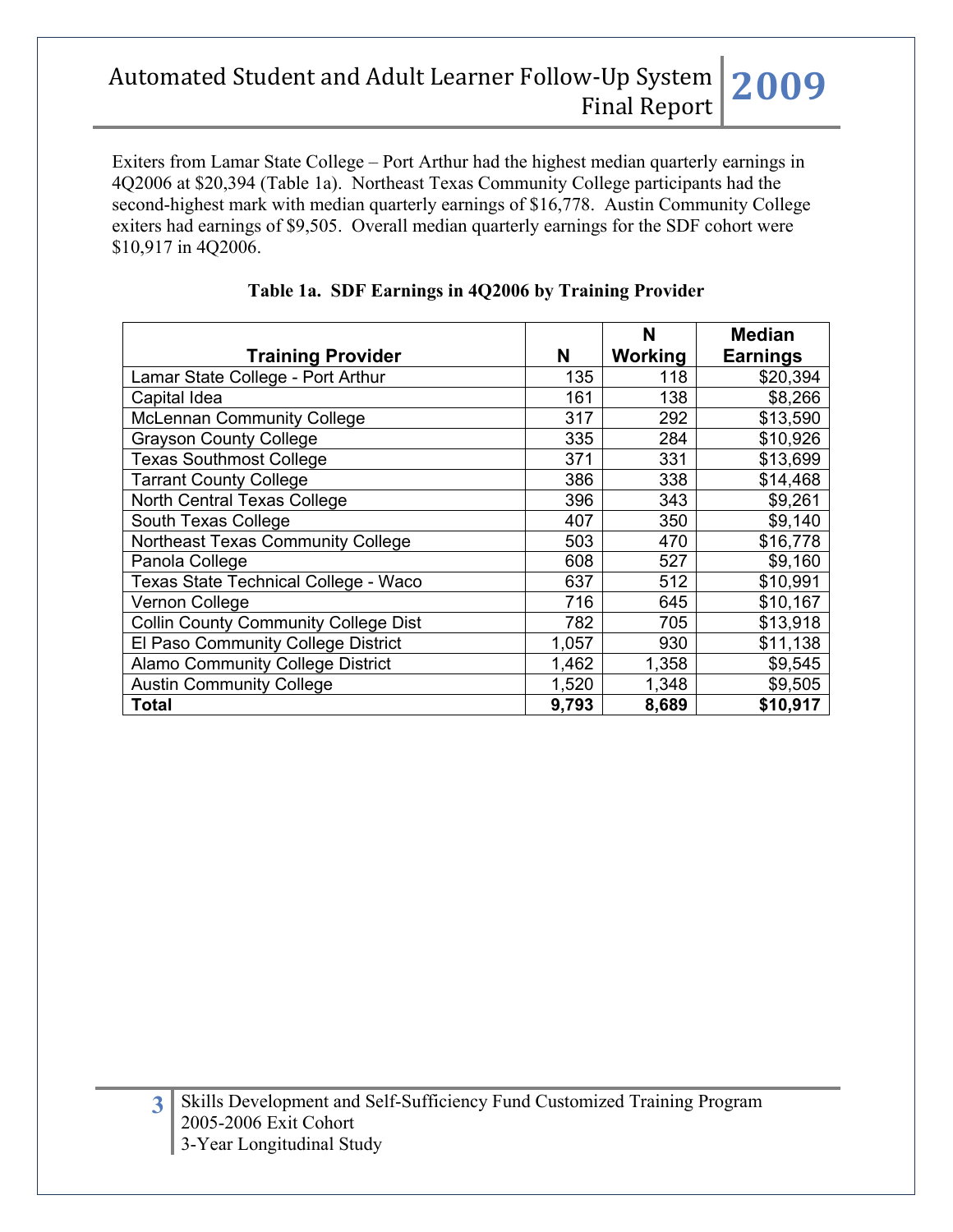Table 2 shows employment and earnings in 4Q2008 by training provider for the SDF cohort. McLennan Community College topped the list with 90.2 percent employment. Northeast Texas Community College had the next highest employment with 88.9 percent employed in 4Q2008. Austin Community College showed employment of 84.1 percent in 4Q2008. Overall employment for the SDF cohort in 4Q2008 was 83.2 percent.

|                                             |       | N       | $\%$    |
|---------------------------------------------|-------|---------|---------|
| <b>Training Provider</b>                    | N     | Working | Working |
| Lamar State College - Port Arthur           | 135   | 97      | 71.9    |
| Capital Idea                                | 161   | 136     | 84.5    |
| <b>McLennan Community College</b>           | 317   | 286     | 90.2    |
| <b>Grayson County College</b>               | 335   | 265     | 79.1    |
| <b>Texas Southmost College</b>              | 371   | 316     | 85.2    |
| <b>Tarrant County College</b>               | 386   | 311     | 80.6    |
| North Central Texas College                 | 396   | 314     | 79.3    |
| South Texas College                         | 407   | 317     | 77.9    |
| Northeast Texas Community College           | 503   | 447     | 88.9    |
| Panola College                              | 608   | 472     | 77.6    |
| Texas State Technical College - Waco        | 637   | 464     | 72.8    |
| <b>Vernon College</b>                       | 716   | 597     | 83.4    |
| <b>Collin County Community College Dist</b> | 782   | 666     | 85.2    |
| El Paso Community College District          | 1,057 | 891     | 84.3    |
| <b>Alamo Community College District</b>     | 1,462 | 1,293   | 88.4    |
| <b>Austin Community College</b>             | 1,520 | 1,278   | 84.1    |
| Total                                       | 9,793 | 8,150   | 83.2    |

## **Table 2. SDF Employment in 4Q2008 by Training Provider**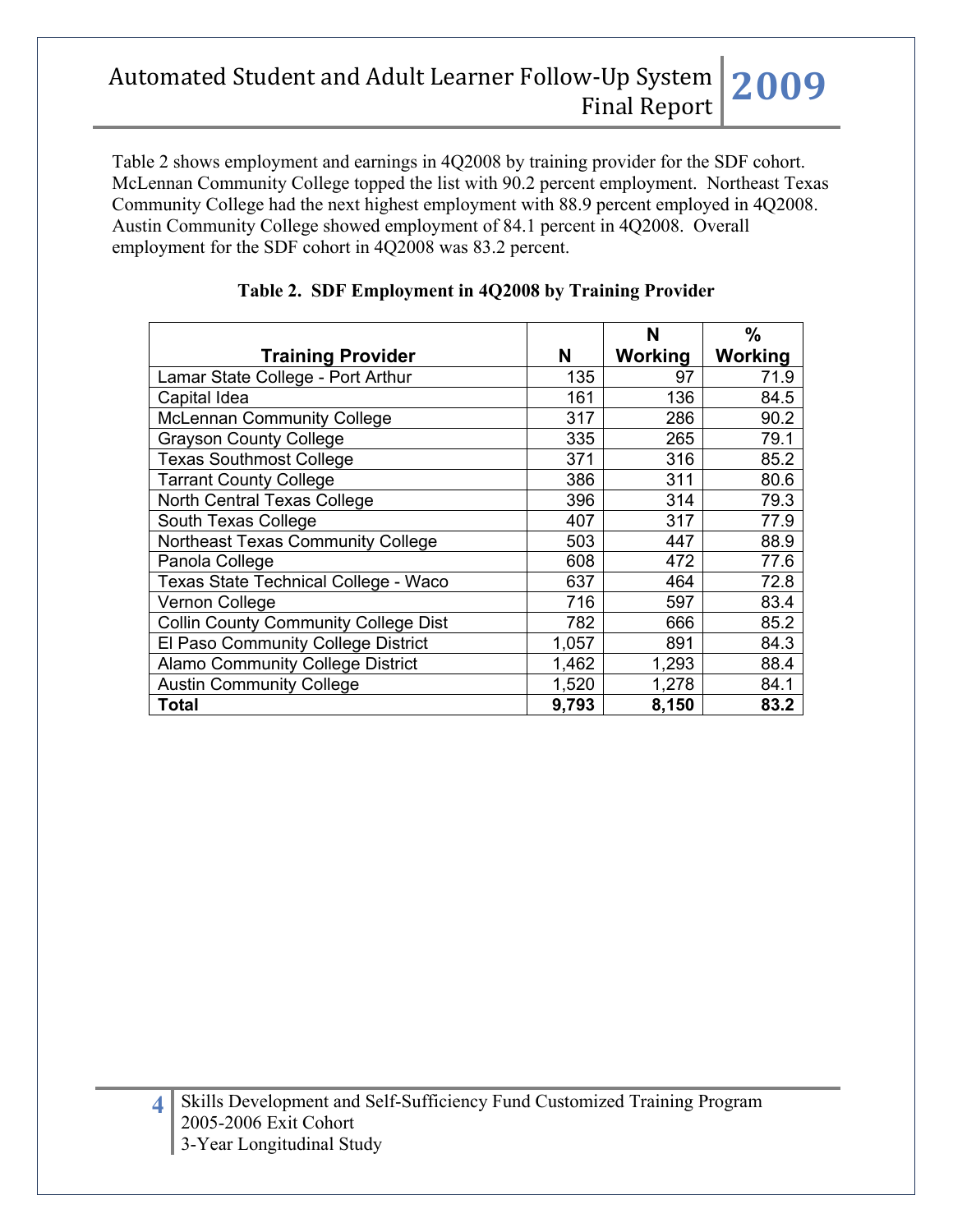Lamar State College - Port Arthur exiters had the highest median quarterly earnings in 4Q2008 at \$21,375. Northeast Texas Community College had the next highest median quarterly earnings at \$18,033. Overall median quarterly earnings for the SDF cohort in 4Q2008 were \$11,706.

|                                             |       | N       | <b>Median</b>   |
|---------------------------------------------|-------|---------|-----------------|
| <b>Training Provider</b>                    | N     | Working | <b>Earnings</b> |
| Lamar State College - Port Arthur           | 135   | 97      | \$21,375        |
| Capital Idea                                | 161   | 136     | \$9,837         |
| <b>McLennan Community College</b>           | 317   | 286     | \$15,141        |
| <b>Grayson County College</b>               | 335   | 265     | \$12,390        |
| <b>Texas Southmost College</b>              | 371   | 316     | \$13,593        |
| <b>Tarrant County College</b>               | 386   | 311     | \$17,590        |
| North Central Texas College                 | 396   | 314     | \$9,694         |
| South Texas College                         | 407   | 317     | \$8,381         |
| Northeast Texas Community College           | 503   | 447     | \$18,033        |
| Panola College                              | 608   | 472     | \$10,187        |
| Texas State Technical College - Waco        | 637   | 464     | \$14,151        |
| Vernon College                              | 716   | 597     | \$10,008        |
| <b>Collin County Community College Dist</b> | 782   | 666     | \$14,136        |
| El Paso Community College District          | 1,057 | 891     | \$12,038        |
| <b>Alamo Community College District</b>     | 1,462 | 1,293   | \$10,581        |
| <b>Austin Community College</b>             | 1,520 | 1,278   | \$9,555         |
| <b>Total</b>                                | 9,793 | 8,150   | \$11,706        |

## **Table 2a. SDF Earnings in 4Q2008 by Training Provider**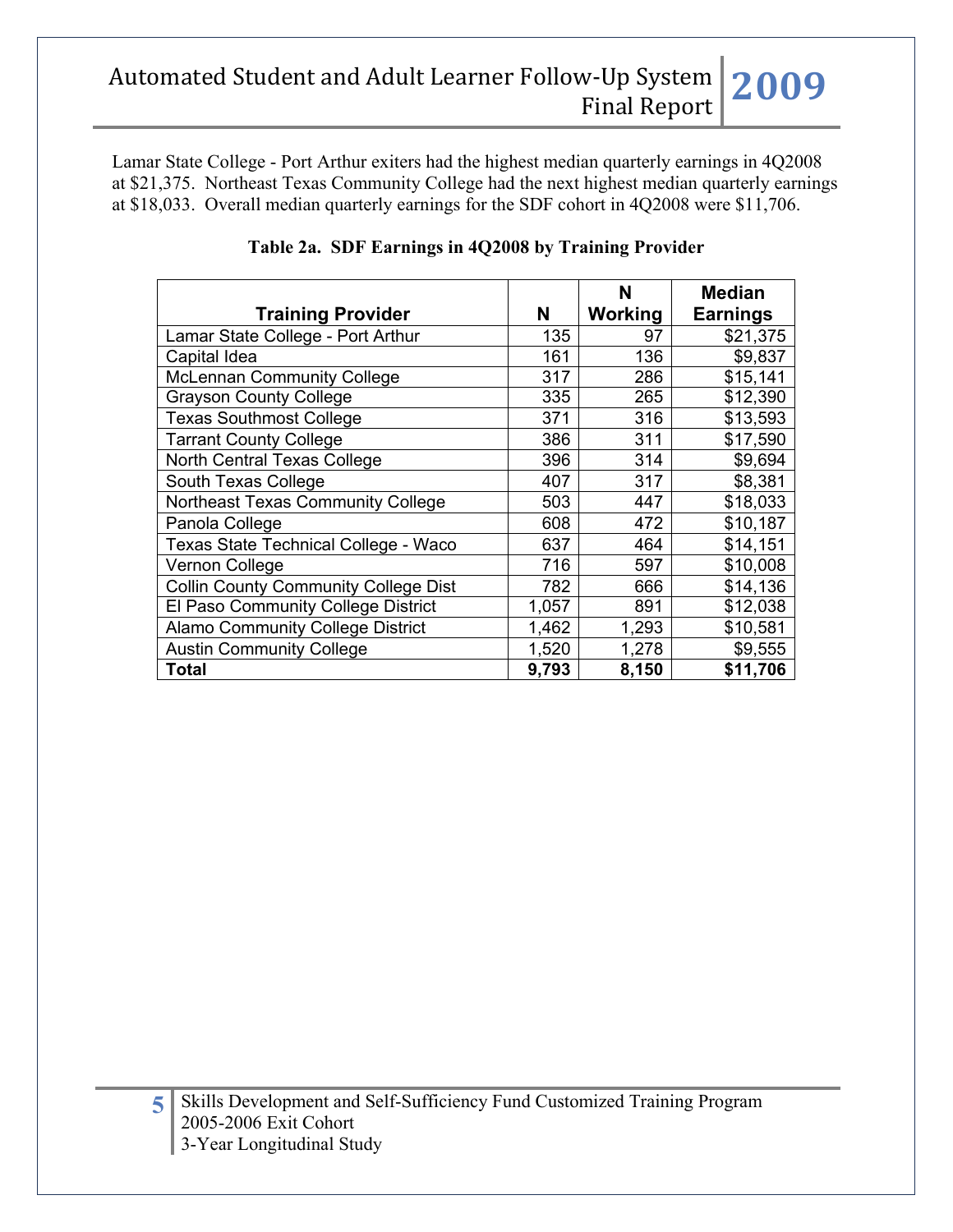General Medical and Surgical Hospitals was the industry (by 4-digit NAICS code) employing the most SDF exit cohort members at 4Q2006, followed by Semiconductor and Other Electronic Component Manufacturing (Table 3). Some of the other top ten industries of employment at 4Q2006 for SDF participants were Aerospace Product and Parts Manufacturing and Navigational, Measuring, Electromedical, and Control Instruments Manufacturing. Participants employed in the Electric Power Generation, Transmission and Distribution industry sector had the highest median quarterly earnings at 4Q2006 with \$18,122. Ship and Boat Building employees were next with median quarterly earnings of \$15,208.

| <b>Industry of Employment</b>                            | N<br>Working | <b>Median</b><br><b>Earnings</b> | <b>NAICS</b><br>Code |
|----------------------------------------------------------|--------------|----------------------------------|----------------------|
| <b>General Medical and Surgical Hospitals</b>            | 1,875        | \$11,225                         | 6221                 |
| Semiconductor and Other Electronic Component             |              |                                  |                      |
| Manufacturing                                            | 1,291        | \$11,965                         | 3344                 |
| Aerospace Product and Parts Manufacturing                | 774          | \$10,536                         | 3364                 |
| Ship and Boat Building                                   | 477          | \$15,208                         | 3366                 |
| <b>Employment Services</b>                               | 394          | \$9,458                          | 5613                 |
| Animal Slaughtering and Processing                       | 235          | \$8,605                          | 3116                 |
| Electric Power Generation, Transmission and Distribution | 230          | \$18,122                         | 2211                 |
| Agencies, Brokerages, and Other Insurance Related        |              |                                  |                      |
| Activities                                               | 211          | \$9,365                          | 5242                 |
| Navigational, Measuring, Electromedical, and Control     |              |                                  |                      |
| <b>Instruments Manufacturing</b>                         | 206          | \$10,699                         | 3345                 |
| <b>Plastics Product Manufacturing</b>                    | 204          | \$8,434                          | 3261                 |

# **Table 3. Top 10 Industries of Employment for SDF at 4Q2006**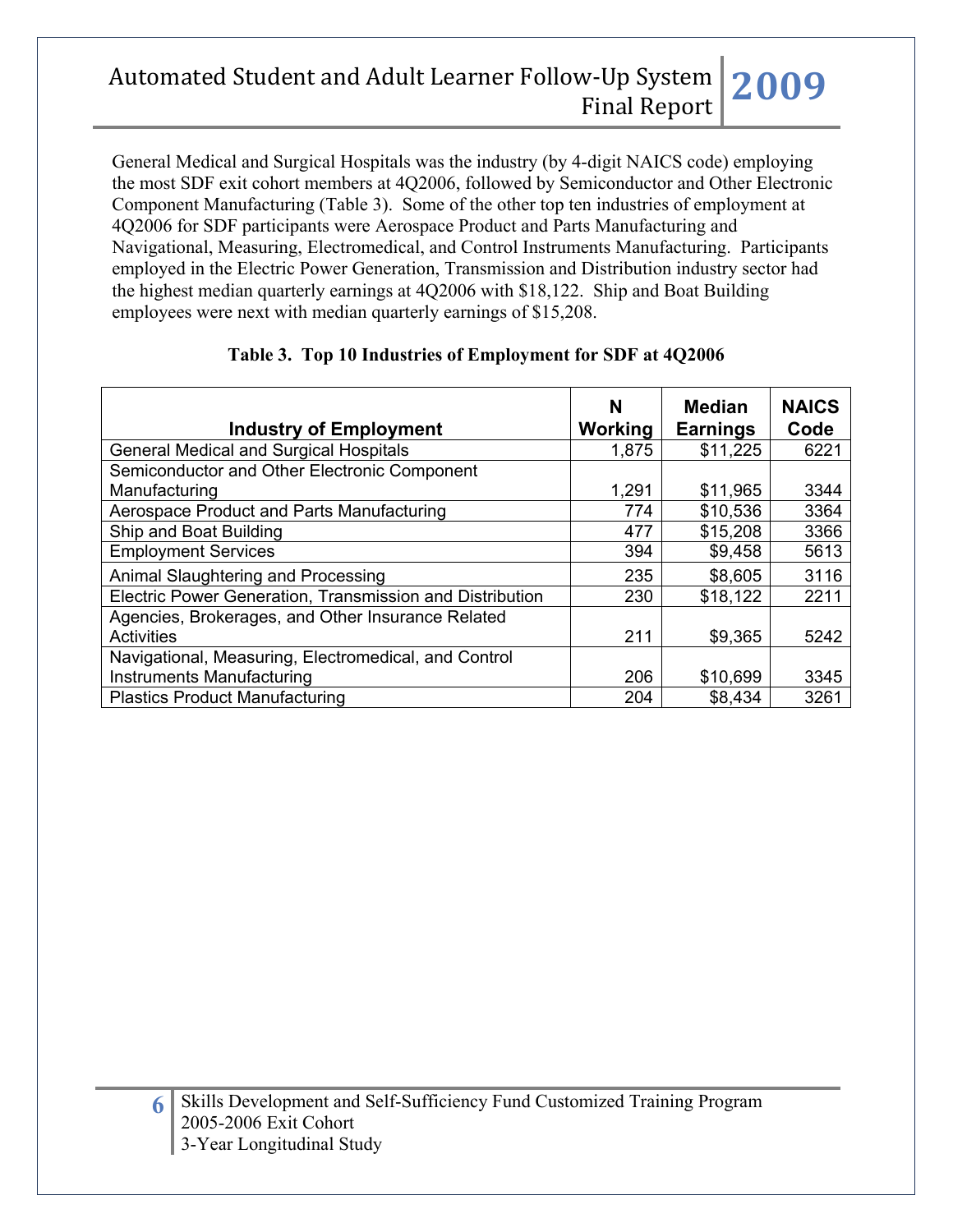General Medical and Surgical Hospitals was again first on the list of the top ten industries of employment by 4-digit NAICS code at 4Q2008 (Table 4), while those employed in Electric Power Generation, Transmission and Distribution were at the top of the earnings list with \$18,953. Semiconductor and Other Electronic Component Manufacturing was second on the list in overall employment, while the Ship and Boat Building industry was second in rank with respect to median earnings at \$15,882.

|                                                              | N       | <b>Median</b>   | <b>NAICS</b> |
|--------------------------------------------------------------|---------|-----------------|--------------|
| <b>Industry of Employment</b>                                | Working | <b>Earnings</b> | Code         |
| <b>General Medical and Surgical Hospitals</b>                | 1,605   | \$12,369        | 6221         |
| Semiconductor and Other Electronic Component Manufacturing   | 1,177   | \$11,976        | 3344         |
| Aerospace Product and Parts Manufacturing                    | 621     | \$12,789        | 3364         |
| Ship and Boat Building                                       | 407     | \$15,882        | 3366         |
| Navigational, Measuring, Electromedical, and Control         |         |                 |              |
| Instruments Manufacturing                                    | 356     | \$9,862         | 3345         |
| <b>Employment Services</b>                                   | 348     | \$9,705         | 5613         |
| Electric Power Generation, Transmission and Distribution     | 230     | \$18,953        | 2211         |
| Animal Slaughtering and Processing                           | 173     | \$9,805         | 3116         |
| Agencies, Brokerages, and Other Insurance Related Activities | 140     | \$9,043         | 5242         |
| <b>Plastics Product Manufacturing</b>                        | 130     | \$8,064         | 3261         |

## **Table 4. Top 10 Industries of Employment for SDF at 4Q2008**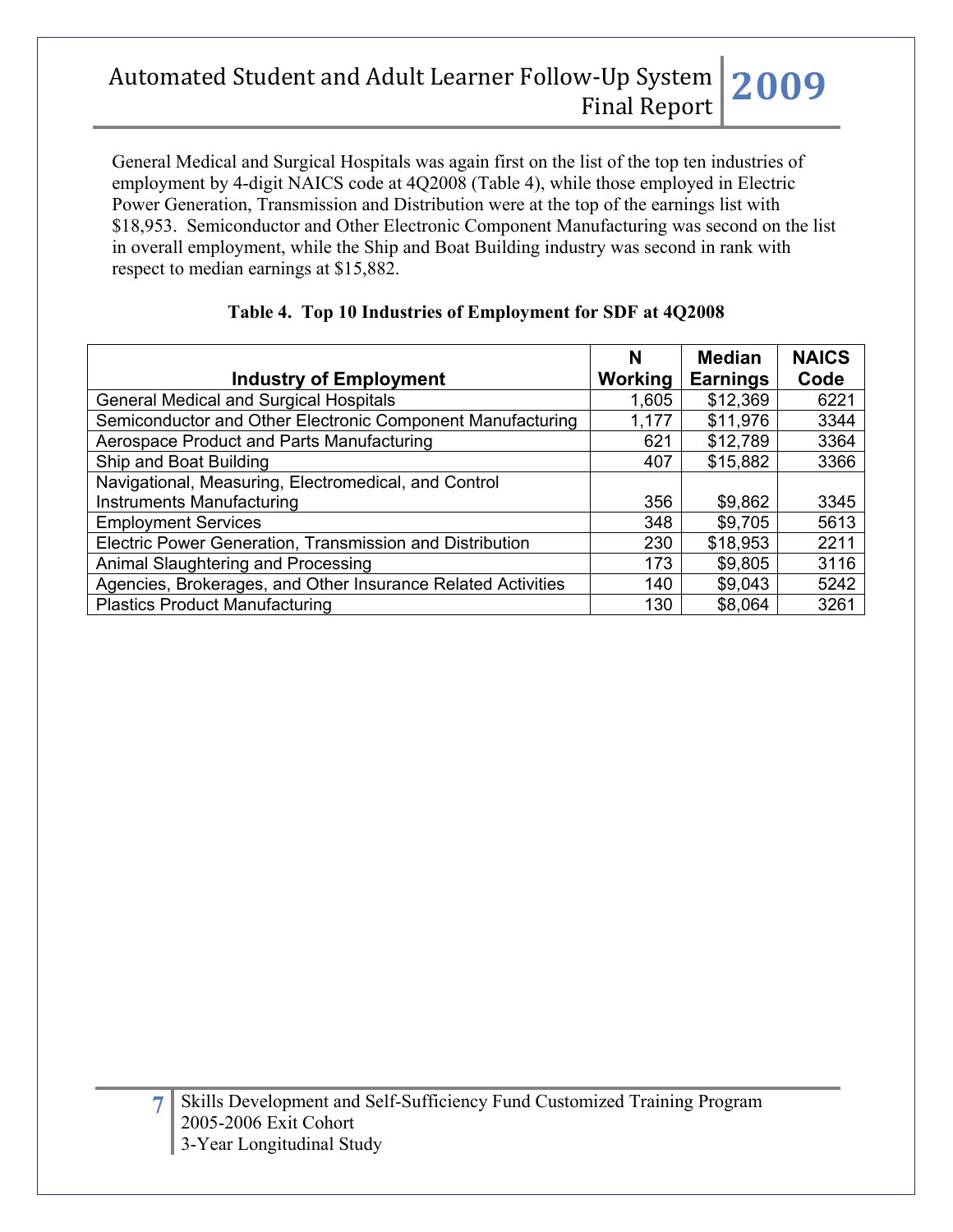#### **Self-Sufficiency Fund**

In the 4<sup>th</sup> quarter of 2006, SSF participants who received training from Del Mar College had the highest employment with 94.7 percent (Table 5). Those receiving training from Project Arriba, Inc. had the second-highest employment with 90.1 percent of participants found working. Overall employment in 4Q2006 for the SSF cohort was 76.5 percent.

|                                        |       | N              | $\%$    |
|----------------------------------------|-------|----------------|---------|
| <b>Training Provider</b>               | N     | <b>Working</b> | Working |
| <b>Project Quest Inc</b>               | 37    | 32             | 86.5    |
| Capital Idea                           | 46    | 34             | 73.9    |
| Project Arriba, Inc.                   | 71    | 64             | 90.1    |
| <b>Dallas County Community College</b> | 90    | 63             | 70.0    |
| Dominion Training & Support Cent       | 99    | 67             | 67.7    |
| Del Mar College                        | 189   | 179            | 94.7    |
| <b>Blinn College</b>                   | 305   | 222            | 72.8    |
| Panola College                         | 333   | 242            | 72.7    |
| Houston Community College System       | 401   | 337            | 84.0    |
| South Texas College                    | 976   | 708            | 72.5    |
| Total                                  | 2,547 | 1,948          | 76.5    |

#### **Table 5. SSF Employment in 4Q2006 by Training Provider**

SSF participants receiving training from Project Arriba, Inc. had median quarterly earnings of \$10,911 in the 4Q2006 (Table 5a). Those receiving training from Project Quest Inc. were second on the list with median earnings of \$7,866. Overall median quarterly earnings for the SSF cohort at 4Q2006 were \$3,804.

|  |  | Table 5a. SSF Earnings in 4Q2006 by Training Provider |  |  |  |  |  |  |
|--|--|-------------------------------------------------------|--|--|--|--|--|--|
|--|--|-------------------------------------------------------|--|--|--|--|--|--|

|                                         |       | N       | <b>Median</b>   |
|-----------------------------------------|-------|---------|-----------------|
| <b>Training Provider</b>                | N     | Working | <b>Earnings</b> |
| <b>Project Quest Inc.</b>               | 37    | 32      | \$7,866         |
| Capital Idea                            | 46    | 34      | \$7,640         |
| Project Arriba, Inc.                    | 71    | 64      | \$10,911        |
| <b>Dallas County Community College</b>  | 90    | 63      | \$4,161         |
| Dominion Training & Support Cent        | 99    | 67      | \$4,600         |
| Del Mar College                         | 189   | 179     | \$4,768         |
| <b>Blinn College</b>                    | 305   | 222     | \$3,390         |
| Panola College                          | 333   | 242     | \$3,372         |
| <b>Houston Community College System</b> | 401   | 337     | \$4,240         |
| South Texas College                     | 976   | 708     | \$3,256         |
| <b>Total</b>                            | 2,547 | 1,948   | \$3,804         |

8 Skills Development and Self-Sufficiency Fund Customized Training Program 2005-2006 Exit Cohort 3-Year Longitudinal Study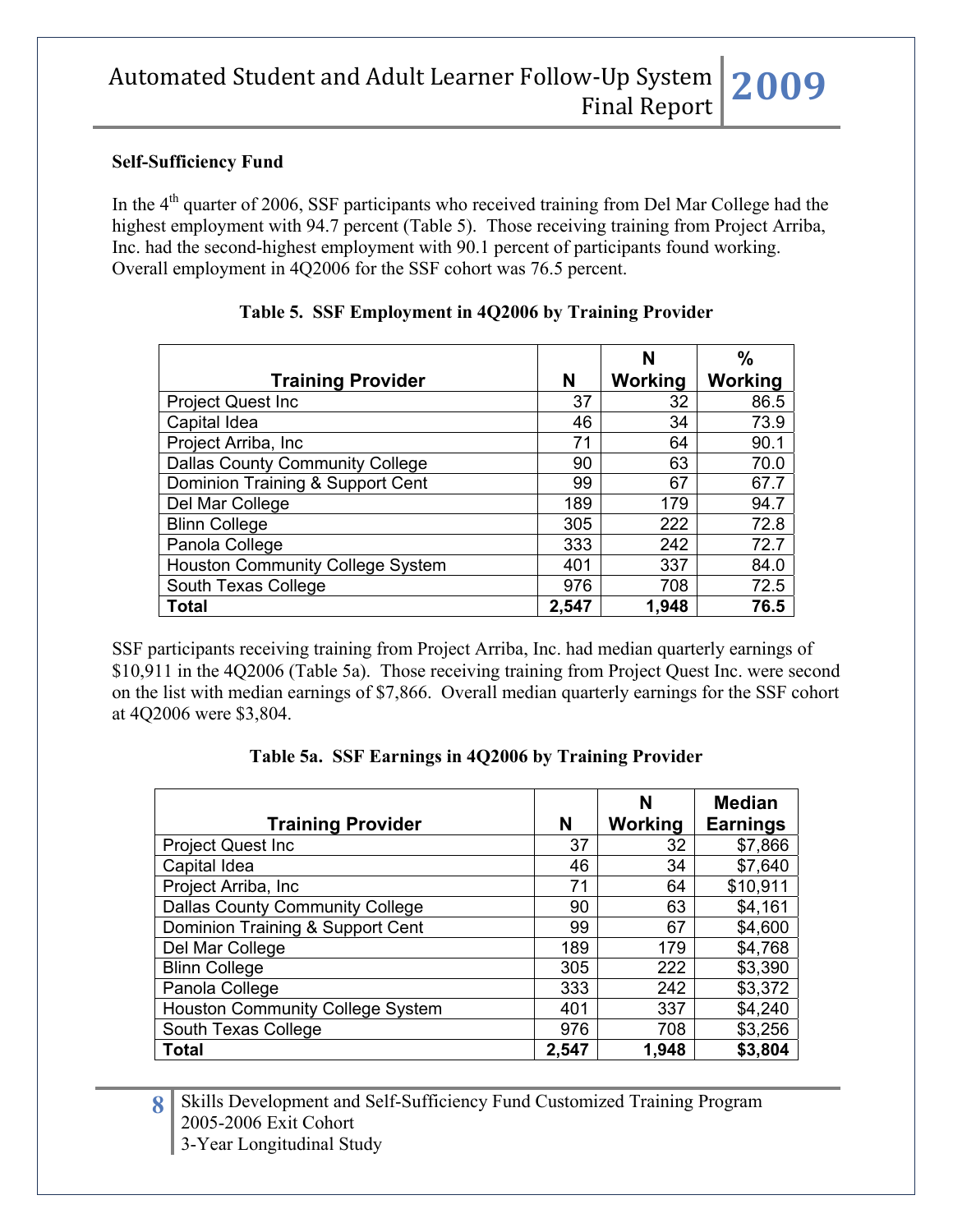In Table 6 we see that SSF participants who received training from Project Quest Inc. had the highest employment at the three-year snapshot (4Q2008) at 89.2 percent. Del Mar College had the second-highest employment in 4Q2008 with employment of 87.8 percent. Overall SSF cohort employment in 4Q2008 was 72.1 percent.

|                                         |       |           | $\%$    |
|-----------------------------------------|-------|-----------|---------|
| <b>Training Provider</b>                | N     | N Working | Working |
| <b>Project Quest Inc</b>                | 37    | 33        | 89.2    |
| Capital Idea                            | 46    | 36        | 78.3    |
| Project Arriba, Inc.                    | 71    | 60        | 84.5    |
| <b>Dallas County Community College</b>  | 90    | 64        | 71.1    |
| Dominion Training & Support Cent        | 99    | 60        | 60.6    |
| Del Mar College                         | 189   | 166       | 87.8    |
| <b>Blinn College</b>                    | 305   | 223       | 73.1    |
| Panola College                          | 333   | 233       | 70.0    |
| <b>Houston Community College System</b> | 401   | 317       | 79.1    |
| South Texas College                     | 976   | 645       | 66.1    |
| <b>Total</b>                            | 2,547 | 1,837     | 72.1    |

### **Table 6. SSF Employment in 4Q2008 by Training Provider**

Project Arriba, Inc. participants had the highest median quarterly earnings in the  $4<sup>th</sup>$  quarter of 2008, \$12,670 (Table 6a). Participants from Project Quest Inc. had the second-highest median quarterly earnings in 4Q2008 with \$10,403. Overall median quarterly earnings for the SSF cohort in 4Q2008 were \$4,914.

|                                         |       | N       | <b>Median</b>   |
|-----------------------------------------|-------|---------|-----------------|
| <b>Training Provider</b>                | N     | Working | <b>Earnings</b> |
| <b>Project Quest Inc.</b>               | 37    | 33      | \$10,403        |
| Capital Idea                            | 46    | 36      | \$8,617         |
| Project Arriba, Inc.                    | 71    | 60      | \$12,670        |
| <b>Dallas County Community College</b>  | 90    | 64      | \$6,383         |
| Dominion Training & Support Cent        | 99    | 60      | \$6,043         |
| Del Mar College                         | 189   | 166     | \$5,841         |
| <b>Blinn College</b>                    | 305   | 223     | \$4,505         |
| Panola College                          | 333   | 233     | \$3,895         |
| <b>Houston Community College System</b> | 401   | 317     | \$5,744         |
| South Texas College                     | 976   | 645     | \$4,170         |
| <b>Total</b>                            | 2,547 | 1,837   | \$4,914         |

**Table 6a. SSF Earnings in 4Q2008 by Training Provider**

**9** Skills Development and Self-Sufficiency Fund Customized Training Program 2005-2006 Exit Cohort 3-Year Longitudinal Study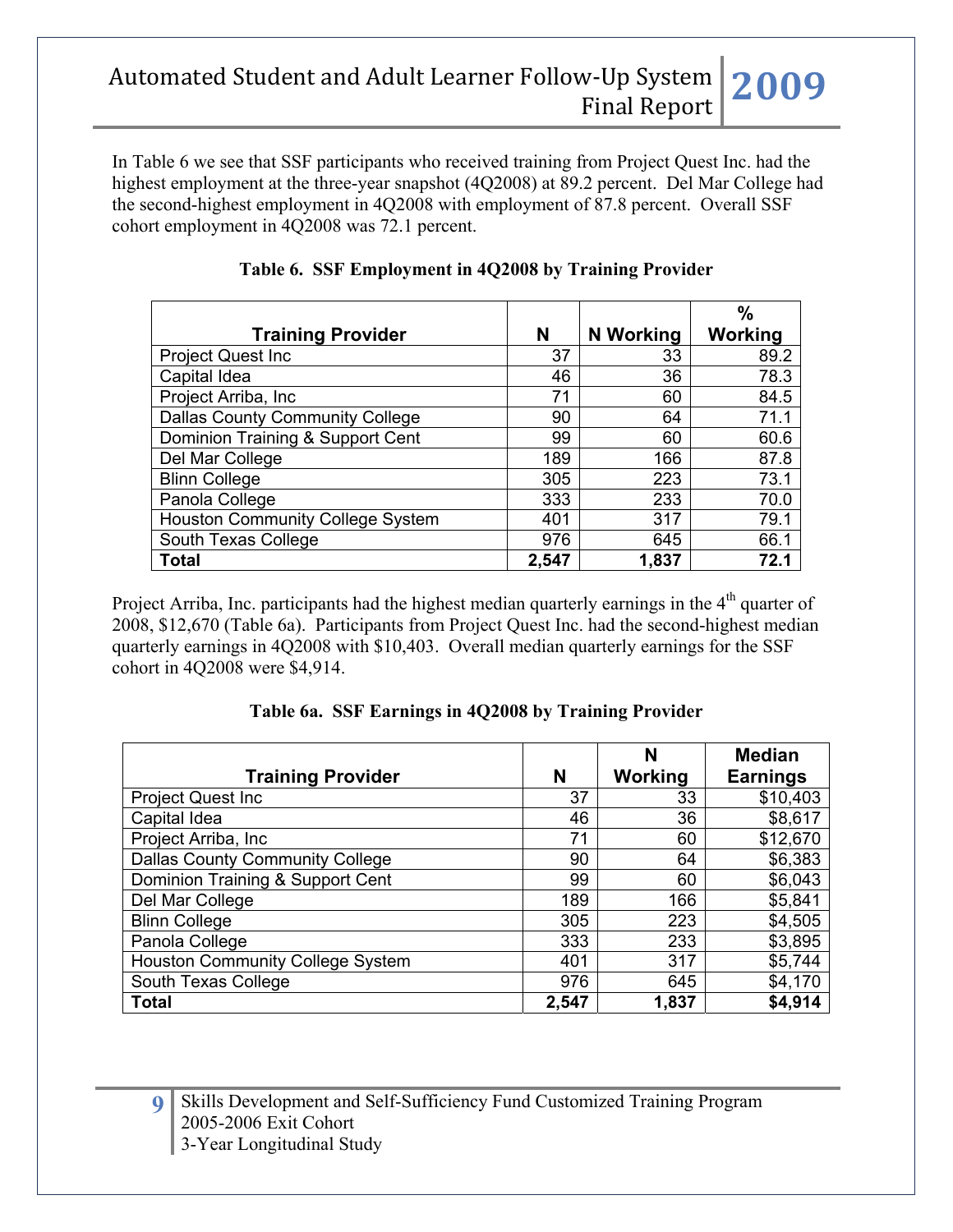Table 7 shows the top 10 industries of employment, by 4-digit NAICS code, for all SSF participants found working in 4Q2006. The Elementary and Secondary Schools industry sector, as well as the Grocery Stores industry sector, had the largest number of participants. Participants working in the General Medical and Surgical Hospitals industry sector had the highest median quarterly earnings in 4Q2006 with \$5,712 followed by Elementary and Secondary Schools with \$4,525.

| <b>Industry of Employment</b>                 | N<br>Working | <b>Median</b><br><b>Earnings</b> | <b>NAICS</b><br>Code |
|-----------------------------------------------|--------------|----------------------------------|----------------------|
| <b>Elementary and Secondary Schools</b>       | 228          | \$4,525                          | 6111                 |
| <b>Grocery Stores</b>                         | 213          | \$4,349                          | 4451                 |
| <b>Business Support Services</b>              | 194          | \$3,400                          | 5614                 |
| <b>General Medical and Surgical Hospitals</b> | 124          | \$5,712                          | 6221                 |
| <b>Nursing Care Facilities</b>                | 113          | \$3,931                          | 6231                 |
| <b>Employment Services</b>                    | 102          | \$3,093                          | 5613                 |
| <b>Other General Merchandise Stores</b>       | 98           | \$3,409                          | 4529                 |
| Home Health Care Services                     | 59           | \$1,795                          | 6216                 |
| <b>Limited-Service Eating Places</b>          | 59           | \$1,833                          | 7222                 |
| <b>Full-Service Restaurants</b>               | 42           | \$2,491                          | 7221                 |

## **Table 7. Top 10 Industries of Employment for SSF at 4Q2006**

At the three-year snapshot, Elementary and Secondary Schools industry sector, as well as the Grocery Stores industry sector still had the largest number of participants employed (Table 8). The Executive, Legislative, and Other General Government Support industry sector still had the highest median quarterly earnings as well, with \$7,135 followed by General Medical and Surgical Hospitals with \$7,010.

#### **Table 8. Top 10 Industries of Employment for SSF at 4Q2008**

| <b>Industry of Employment</b>                 | N<br>Working | <b>Median</b><br><b>Earnings</b> | <b>NAICS</b><br>Code |
|-----------------------------------------------|--------------|----------------------------------|----------------------|
| <b>Elementary and Secondary Schools</b>       | 224          | \$5,158                          | 6111                 |
| <b>Grocery Stores</b>                         | 126          | \$6,083                          | 4451                 |
| <b>Business Support Services</b>              | 115          | \$4,093                          | 5614                 |
| <b>General Medical and Surgical Hospitals</b> | 102          | \$7,010                          | 6221                 |
| <b>Employment Services</b>                    | 86           | \$4,181                          | 5613                 |
| <b>Home Health Care Services</b>              | 83           | \$3,435                          | 6216                 |
| <b>Nursing Care Facilities</b>                | 81           | \$4,153                          | 6231                 |
| <b>Other General Merchandise Stores</b>       | 74           | \$4,160                          | 4529                 |
| <b>Limited-Service Eating Places</b>          | 55           | \$2,492                          | 7222                 |
| Executive, Legislative, and Other General     |              |                                  |                      |
| <b>Government Support</b>                     | 44           | \$7,135                          | 921'                 |

**10** Skills Development and Self-Sufficiency Fund Customized Training Program 2005-2006 Exit Cohort 3-Year Longitudinal Study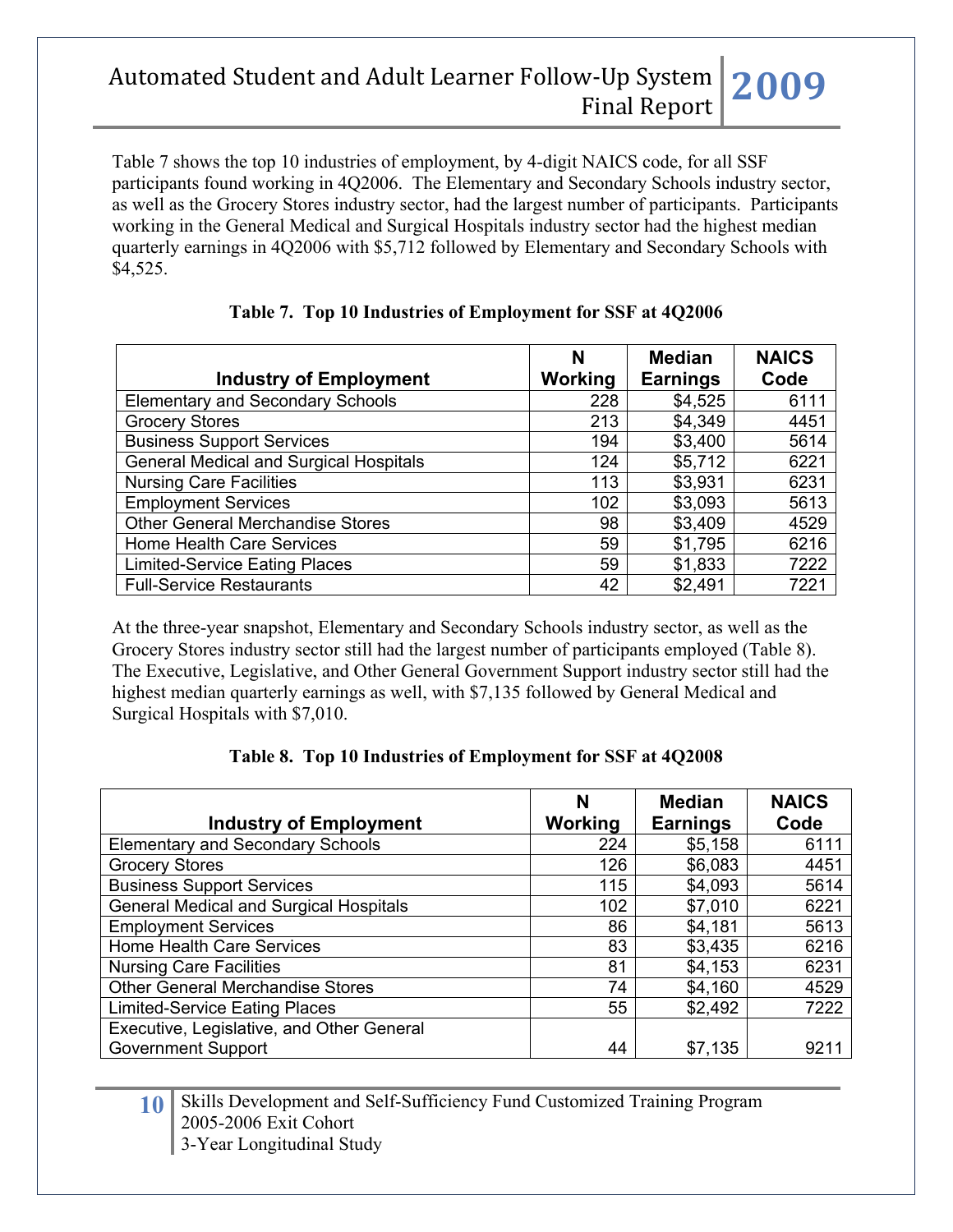## **B. Individuals Found Working in Both Study Periods**

The previous section analyzed results based on the 2003-2006 SDF exit cohort in which it was possible that different persons within the cohort could comprise the results for each post-exit quarter. This section of the report will focus on individuals who were found working both in 4Q2006 and 4Q2008.

### **Skills Development Fund**

Table 9 shows employment retention and earnings gains for SDF cohort members found working in both 4Q2006 and 4Q2008. We see that was the training provider with the highest employment retention was McLennan Community College, with a retention rate from 4Q2006 to 4Q2008 at 94.9 percent. Northeast Texas Community College had the second-highest employment retention rate at 94.0 percent. Austin Community College had 91.6 percent employment retention. Overall employment retention for the cohort was 90.7 percent.

Participants attending training at Texas State Technical College - Waco posted the largest earnings gains between 4Q2006 and 4Q2008, earning \$3,298 more in 4Q2008 than they earned in 4Q2006 (Table 9). Tarrant County College was second in earnings gains with \$3,122. There were three training providers posting earnings losses over the period, although the losses were relatively small. Earnings gains for Austin Community College exiters were \$82. Overall, the cohort showed earnings gains of \$903.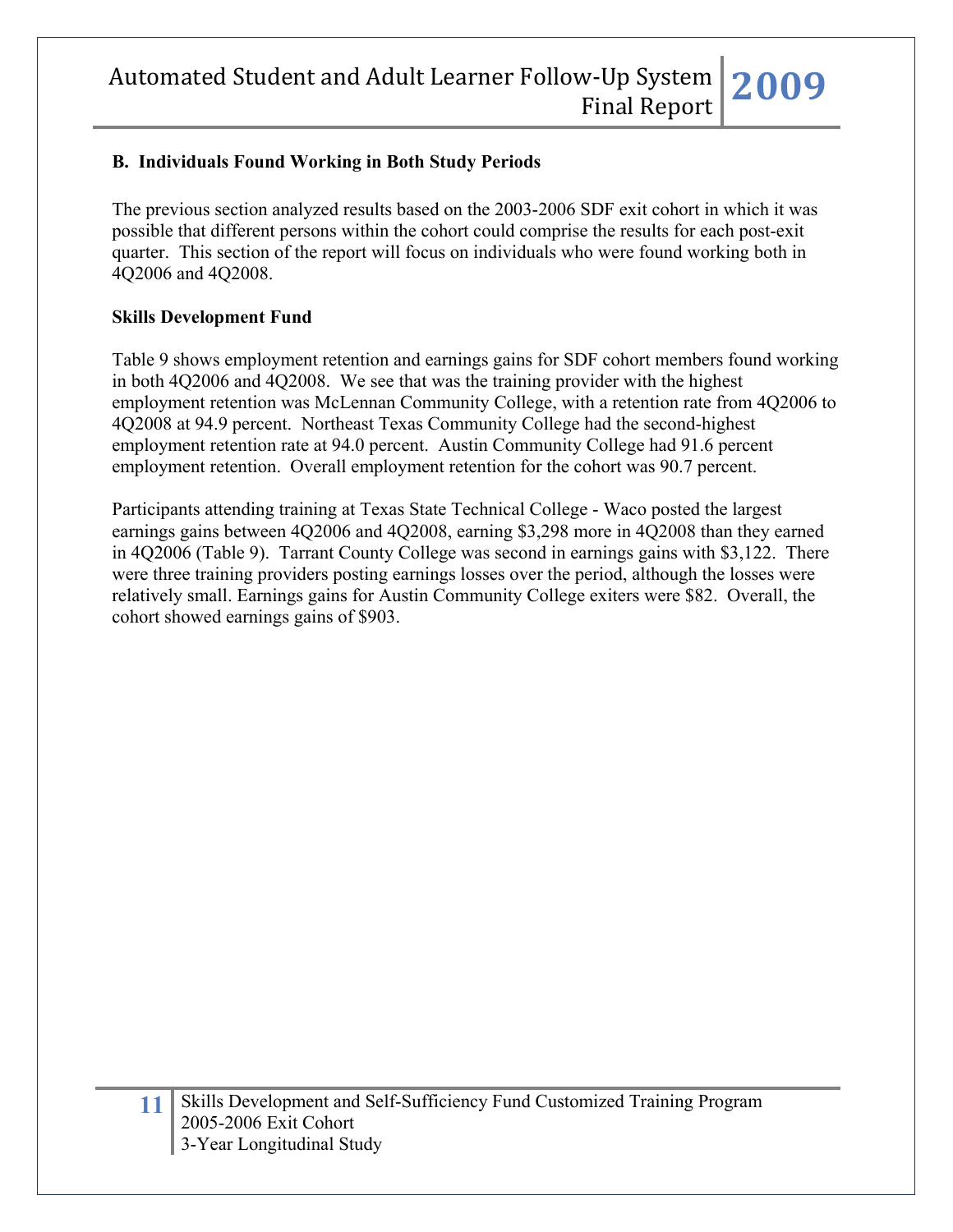|                                 |       | Working in 4Q2006 |         |                 | Working in 4Q2006 and<br>4Q2008 |                |                 | <b>Earnings</b> |
|---------------------------------|-------|-------------------|---------|-----------------|---------------------------------|----------------|-----------------|-----------------|
|                                 |       | N                 | $\%$    | <b>Median</b>   | N                               | $\frac{0}{0}$  | <b>Median</b>   | Gains/          |
| <b>Training Provider</b>        | N     | Working           | Working | <b>Earnings</b> | Working                         | <b>Working</b> | <b>Earnings</b> | (Losses)        |
| Lamar State College - Port      |       |                   |         |                 |                                 |                |                 |                 |
| Arthur                          | 135   | 118               | 87.4    | \$20,394        | 95                              | 80.5           | \$21,394        | \$1,000         |
| Capital Idea                    | 161   | 138               | 85.7    | \$8,266         | 125                             | 90.6           | \$10,002        | \$1,736         |
| McLennan Community              |       |                   |         |                 |                                 |                |                 |                 |
| College                         | 317   | 292               | 92.1    | \$13,590        | 277                             | 94.9           | \$15,215        | \$1,625         |
| <b>Grayson County College</b>   | 335   | 284               | 84.8    | \$10,926        | 252                             | 88.7           | \$12,656        | \$1,730         |
| <b>Texas Southmost College</b>  | 371   | 331               | 89.2    | \$13,699        | 306                             | 92.4           | \$13,640        | (\$59)          |
| <b>Tarrant County College</b>   | 386   | 338               | 87.6    | \$14,468        | 309                             | 91.4           | \$17,590        | \$3,122         |
| North Central Texas College     | 396   | 343               | 86.6    | \$9,261         | 303                             | 88.3           | \$9,744         | \$483           |
| South Texas College             | 407   | 350               | 86.0    | \$9,140         | 309                             | 88.3           | \$8,386         | (\$754)         |
| Northeast Texas Community       |       |                   |         |                 |                                 |                |                 |                 |
| College                         | 503   | 470               | 93.4    | \$16,778        | 442                             | 94.0           | \$18,075        | \$1,297         |
| Panola College                  | 608   | 527               | 86.7    | \$9,160         | 446                             | 84.6           | \$10,210        | \$1,050         |
| <b>Texas State Technical</b>    |       |                   |         |                 |                                 |                |                 |                 |
| College - Waco                  | 637   | 512               | 80.4    | \$10,991        | 434                             | 84.8           | \$14,289        | \$3,298         |
| Vernon College                  | 716   | 645               | 90.1    | \$10,167        | 585                             | 90.7           | \$10,029        | (\$138)         |
| <b>Collin County Community</b>  |       |                   |         |                 |                                 |                |                 |                 |
| College Dist                    | 782   | 705               | 90.2    | \$13,918        | 646                             | 91.6           | \$14,363        | \$445           |
| El Paso Community College       |       |                   |         |                 |                                 |                |                 |                 |
| <b>District</b>                 | 1,057 | 930               | 88.0    | \$11,138        | 853                             | 91.7           | \$12,017        | \$879           |
| <b>Alamo Community College</b>  |       |                   |         |                 |                                 |                |                 |                 |
| <b>District</b>                 | 1,462 | 1,358             | 92.9    | \$9,545         | 1,264                           | 93.1           | \$10,694        | \$1,149         |
| <b>Austin Community College</b> | 1,520 | 1,348             | 88.7    | \$9,505         | 1,235                           | 91.6           | \$9,587         | \$82            |
| <b>Total</b>                    | 9,793 | 8,689             | 88.7    | \$10,917        | 7,881                           | 90.7           | \$11,820        | \$903           |

# **Table 9. Employment Retention and Earnings Gains by Training Provider for SDF**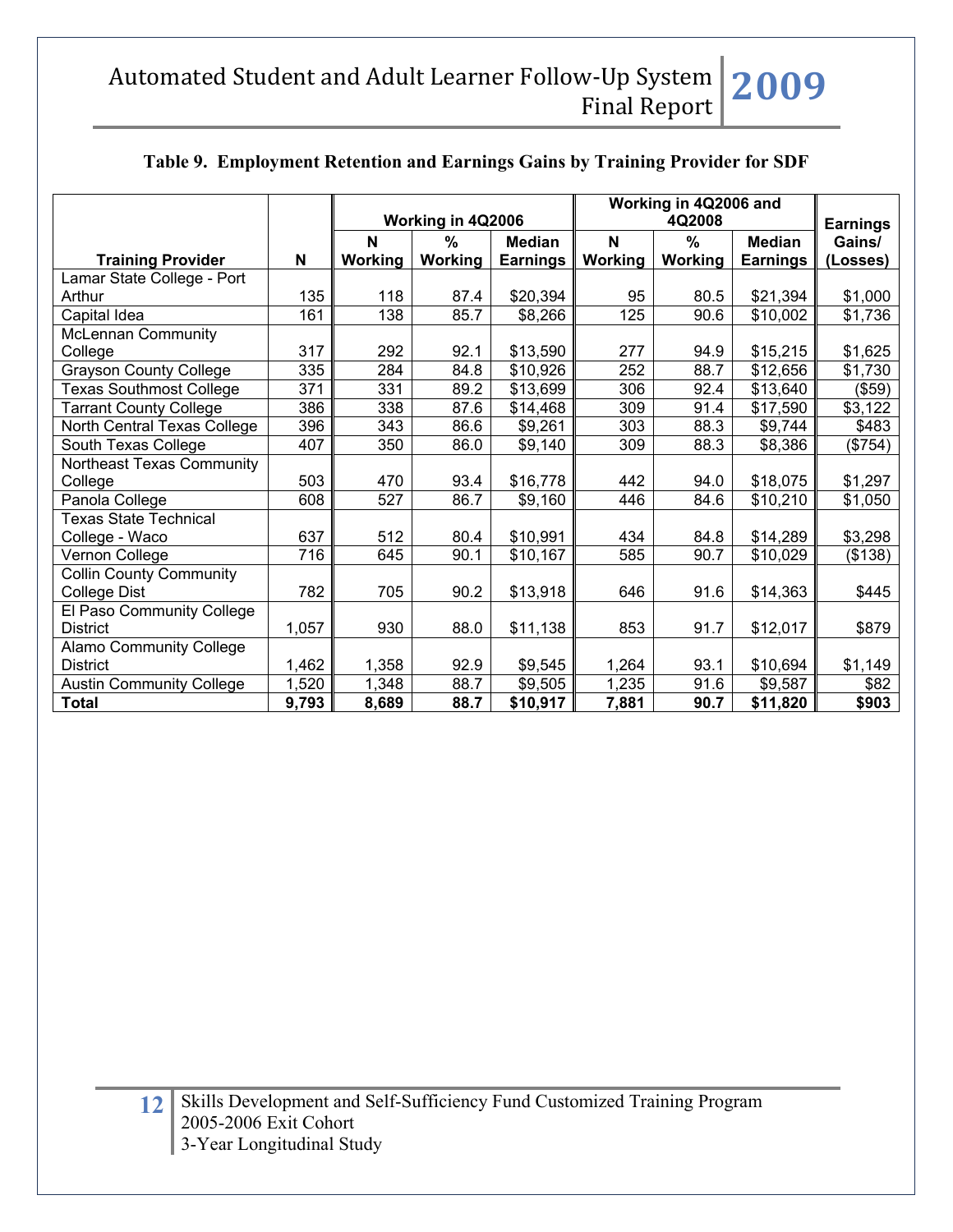Table 10 shows that General Medical and Surgical Hospitals was the industry of choice for participants, employing the highest number of those working over both periods. Semiconductor and Other Electronic Component Manufacturing was second on the list. Electric Power Generation, Transmission and Distribution employees earned the most, showing median quarterly earnings of \$18,974. Ship and Boat Building was the next-highest earning industry with median earnings of \$15,882.

| <b>Industry of Employment</b>                                                            | N<br>Working | <b>Median</b><br><b>Earnings</b> | <b>NAICS</b><br>Code |
|------------------------------------------------------------------------------------------|--------------|----------------------------------|----------------------|
| <b>General Medical and Surgical Hospitals</b>                                            | 1,580        | \$12,389                         | 6221                 |
| Semiconductor and Other Electronic                                                       |              |                                  |                      |
| <b>Component Manufacturing</b>                                                           | 1,173        | \$11,983                         | 3344                 |
| Aerospace Product and Parts Manufacturing                                                | 613          | \$12,796                         | 3364                 |
| Ship and Boat Building                                                                   | 403          | \$15,882                         | 3366                 |
| Navigational, Measuring, Electromedical, and<br><b>Control Instruments Manufacturing</b> | 354          | \$9,862                          | 3345                 |
| <b>Employment Services</b>                                                               | 326          | \$9,877                          | 5613                 |
| Electric Power Generation, Transmission and<br><b>Distribution</b>                       | 227          | \$18,974                         | 2211                 |
| Animal Slaughtering and Processing                                                       | 168          | \$9,941                          | 3116                 |
| Agencies, Brokerages, and Other Insurance<br><b>Related Activities</b>                   | 135          | \$9,210                          | 5242                 |
| <b>Plastics Product Manufacturing</b>                                                    | 128          | \$8,092                          | 3261                 |

### **Table 10. Top 10 Industries of Employment for SDF Participants Employed in 4Q2006 and 4Q2008**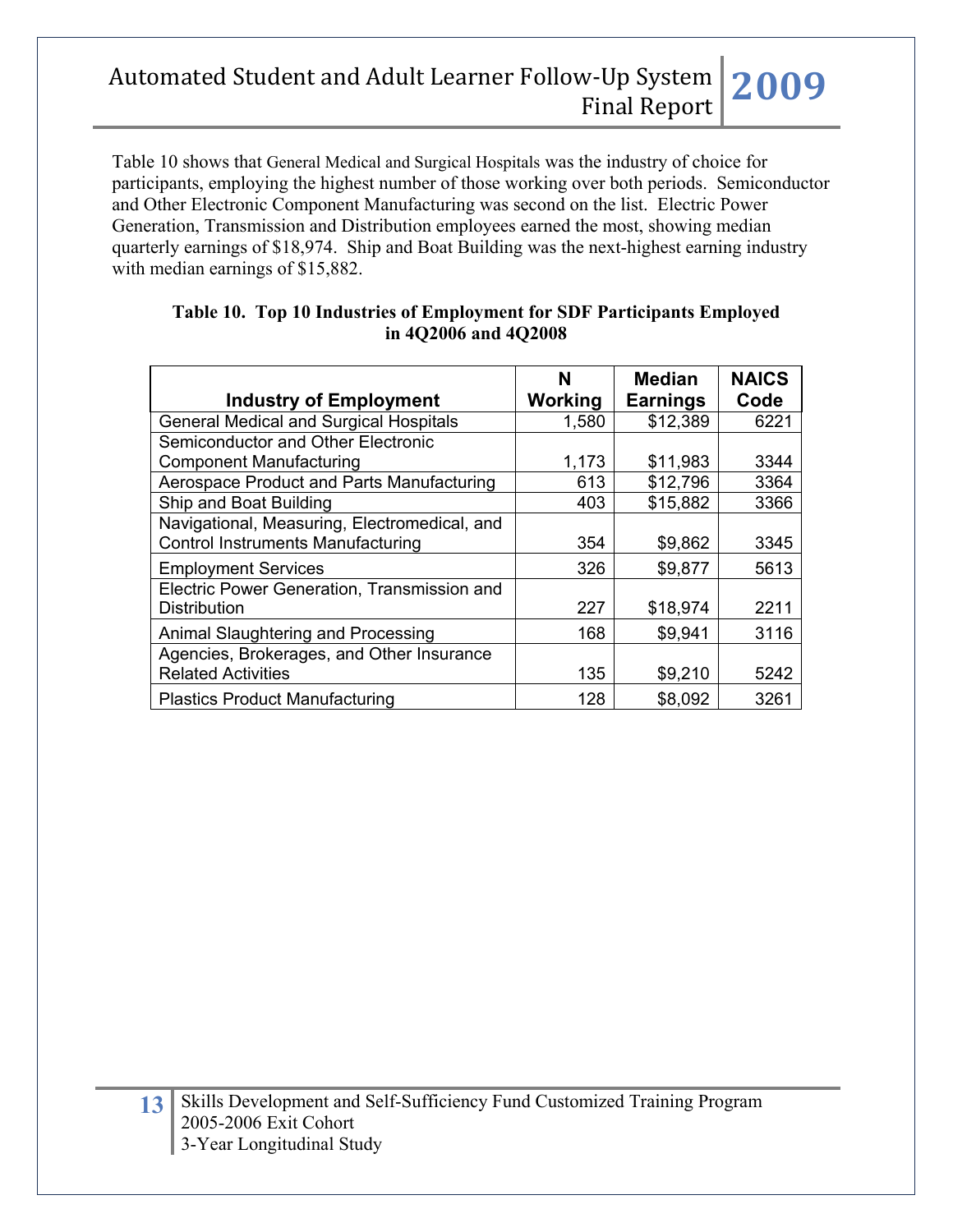### **Self-Sufficiency Fund**

Table 11 shows employment retention and earnings gains for SSF cohort members found working in both 4Q2006 and 4Q2008. We see that was the training provider with the highest employment retention was Capital Idea, with a retention rate from 4Q2006 to 4Q2008 at 94.1 percent. Project Quest Inc. had the second-highest employment retention rate at 93.8 percent. Overall employment retention for the cohort was 81.8 percent.

Project Quest Inc. participants posted the largest earnings gains between 4Q2006 and 4Q2008, earning \$2,721 more in 4Q2008 than they earned in 4Q2006 (Table 11). Dallas County Community College was second in earnings gains with \$2,668. Overall, the cohort showed earnings gains of \$1,376, with no training providers posting earnings losses.

|                           |       | Working in 4Q2006          |         |                            | Working in 4Q2006 and<br>4Q2008 |         |                 | <b>Earnings</b> |
|---------------------------|-------|----------------------------|---------|----------------------------|---------------------------------|---------|-----------------|-----------------|
|                           |       | N<br>$\%$<br><b>Median</b> |         | N<br>$\%$<br><b>Median</b> |                                 | Gains/  |                 |                 |
| <b>Training Provider</b>  | N     | Working                    | Working | <b>Earnings</b>            | Working                         | Working | <b>Earnings</b> | (Losses)        |
| <b>Project Quest Inc.</b> | 37    | 32                         | 86.5    | \$7,866                    | 30                              | 93.8    | \$10,587        | \$2,721         |
| Capital Idea              | 46    | 34                         | 73.9    | \$7,640                    | 32                              | 94.1    | \$8,791         | \$1,151         |
| Project Arriba, Inc       | 71    | 64                         | 90.1    | \$10,911                   | 57                              | 89.1    | \$12,708        | \$1,797         |
| <b>Dallas County</b>      |       |                            |         |                            |                                 |         |                 |                 |
| <b>Community College</b>  | 90    | 63                         | 70.0    | \$4,161                    | 53                              | 84.1    | \$6,829         | \$2,668         |
| Dominion Training &       |       |                            |         |                            |                                 |         |                 |                 |
| <b>Support Cent</b>       | 99    | 67                         | 67.7    | \$4,600                    | 52                              | 77.6    | \$5,791         | \$1,191         |
| Del Mar College           | 189   | 179                        | 94.7    | \$4,768                    | 162                             | 90.5    | \$5,761         | \$993           |
| <b>Blinn College</b>      | 305   | 222                        | 72.8    | \$3,390                    | 184                             | 82.9    | \$4,702         | \$1,312         |
| Panola College            | 333   | 242                        | 72.7    | \$3,372                    | 202                             | 83.5    | \$4,055         | \$683           |
| <b>Houston Community</b>  |       |                            |         |                            |                                 |         |                 |                 |
| College System            | 401   | 337                        | 84.0    | \$4,240                    | 291                             | 86.4    | \$5,858         | \$1,618         |
| South Texas               |       |                            |         |                            |                                 |         |                 |                 |
| College                   | 976   | 708                        | 72.5    | \$3,256                    | 531                             | 75.0    | \$4,451         | \$1,195         |
| <b>Total</b>              | 2,547 | 1,948                      | 76.5    | \$3,804                    | 1,594                           | 81.8    | \$5,180         | \$1,376         |

**Table 11. Employment Retention and Earnings Gains by Training Provider for SSF**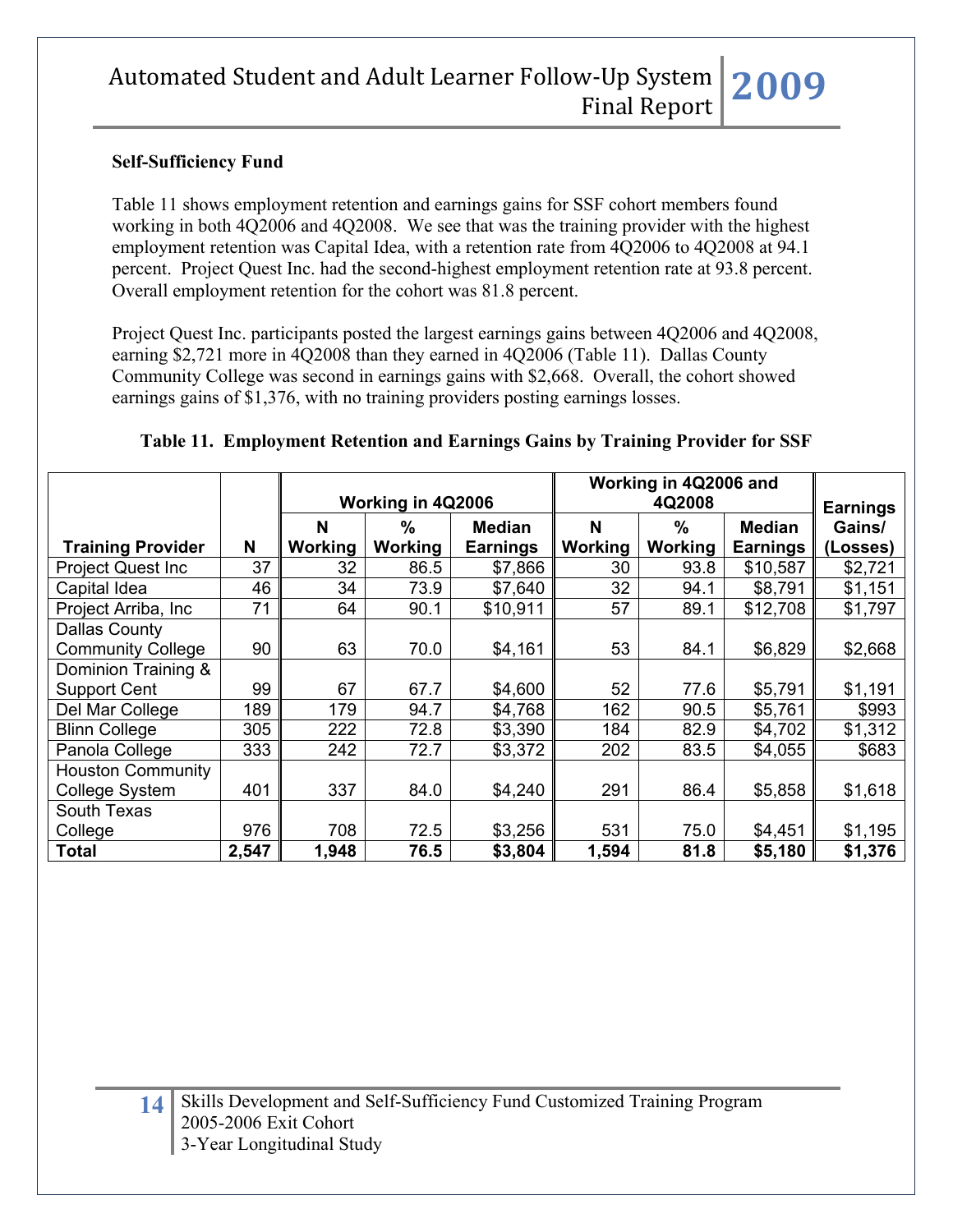Table 12 shows the top ten industries of employment, by 4-digit NAICS code, for all SSF exiters found working in both 4Q2006 and 4Q2008. The Elementary and Secondary Schools industry employed the most SSF participants, followed by Grocery Stores. Exiters working in the Executive, Legislative, and Other General Government Support industry had the highest median earnings in 4Q2008, with \$7,364. They were followed by participants working in the General Medical and Surgical Hospitals, who posted median quarterly earnings of \$7,181.

|                                               | N       | <b>Median</b>   | <b>NAICS</b> |
|-----------------------------------------------|---------|-----------------|--------------|
| <b>Industry of Employment</b>                 | Working | <b>Earnings</b> | Code         |
| <b>Elementary and Secondary Schools</b>       | 210     | \$5,186         | 6111         |
| <b>Grocery Stores</b>                         | 120     | \$6,126         | 4451         |
| <b>Business Support Services</b>              | 102     | \$4,167         | 5614         |
| <b>General Medical and Surgical Hospitals</b> | 95      | \$7,181         | 6221         |
| <b>Nursing Care Facilities</b>                | 74      | \$4,259         | 6231         |
| <b>Employment Services</b>                    | 72      | \$4,181         | 5613         |
| Home Health Care Services                     | 70      | \$3,672         | 6216         |
| <b>Other General Merchandise Stores</b>       | 66      | \$4,312         | 4529         |
| Executive, Legislative, and Other General     |         |                 |              |
| <b>Government Support</b>                     | 42      | \$7,364         | 9211         |
| <b>Limited-Service Eating Places</b>          | 40      | \$2,998         | 7222         |

### **Table 12. Top 10 Industries of Employment for SSF Participants Employed in 4Q2006 and 4Q2008**